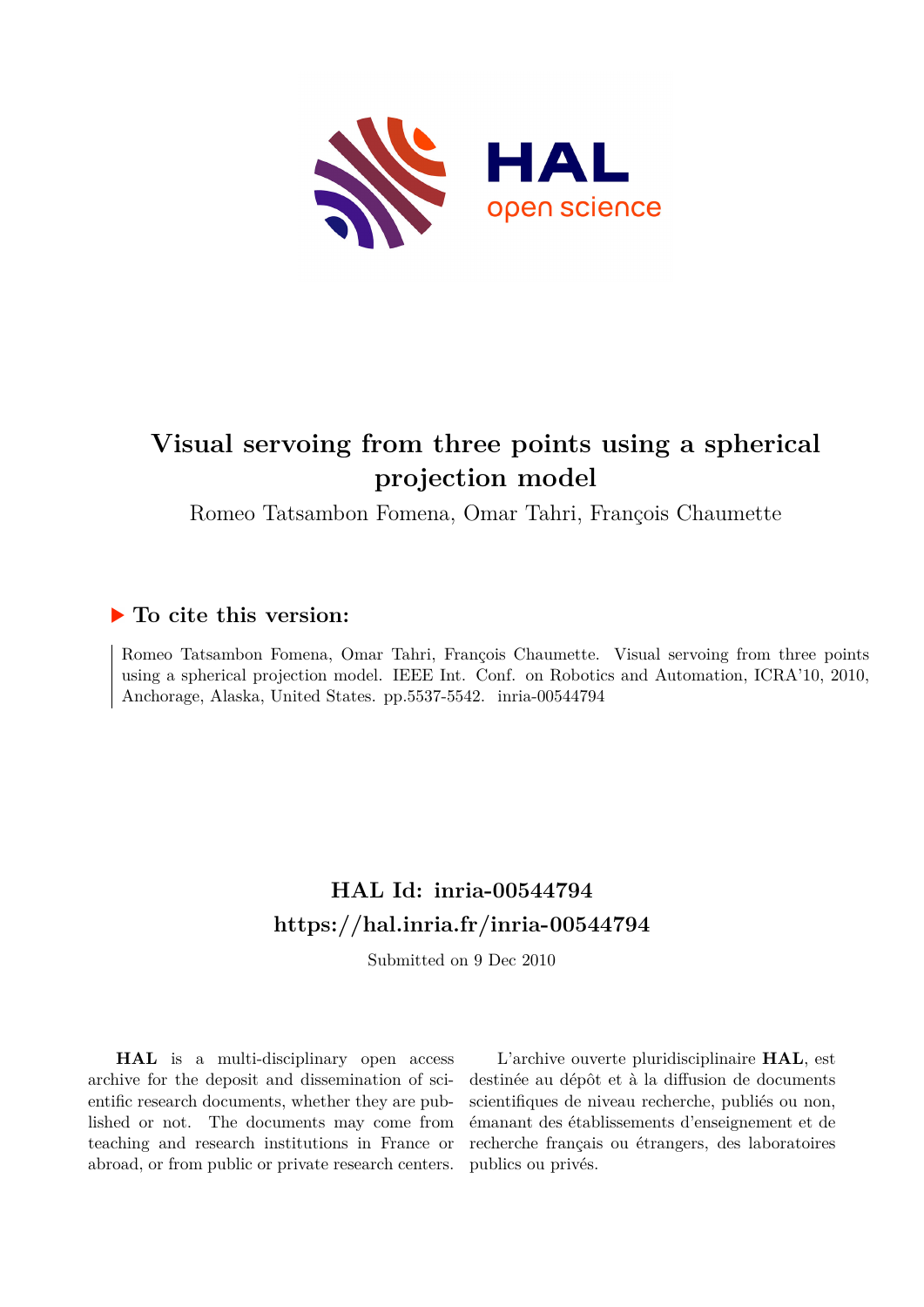# **Visual Servoing from Three Points using a Spherical Projection Model**

Romeo Tatsambon Fomena, Omar Tahri and François Chaumette

*Abstract***— This paper deals with visual servoing from three points. Using the geometric properties of the spherical projection of points, a new decoupled set of six visual features is proposed. The main originality lies in the use of the distances between spherical projection of points to define three features that are invariant to camera rotations. The three other features present a linear link with respect to camera rotations. In comparison with the classical perspective coordinates of points, the new decoupled set does not present more singularities. In addition, using the new set in its non-singular domain, a classical control law is proven to be ideal for rotational motions. These theoretical results as well as the robustness to errors of the new decoupled control scheme are illustrated through simulation results.**

#### I. INTRODUCTION

Visual servoing consists in using data provided by a vision sensor to control the motion of a dynamic system [1]. A vision sensor provides a large spectrum of potential visual features. However the use of some visual features as input of the control scheme may lead to stability problems if the displacement that the robot has to achieve is very large [2]. For this reason we need to design ideal visual features for visual servoing. By ideal, satisfaction of the following criteria is meant: local and -as far as possible- global stability of the system, robustness to calibration and to modeling errors, non-singularity, local mimima avoidance, satisfactory trajectory of the system and of the features in the image, and finally maximal decoupled and linear link (the ultimate goal) between the visual features and the degrees of freedom (DOFs) taken into account.

Points are the most simple features that can be extracted from an image. That is why most of visual servoing experiments use the image of points. For example the image of points of interest is sometimes used in mobile robotic applications in natural environment [3]. The image of points can also be used to regulate the position of an aerial vehicle [4], [5].

Regarding the image of points, lots of works have been dedicated to approach an ideal system behaviour using 3D data [6], [7]; hybrid data [8]; and 2D data [9], [10], [11]. Moment invariants theory has been used to determine specific combinations of 2D moments whose interaction with the system presents linear and decoupling properties when planar objects are considered [12]. Recently spherical moments invariant to camera rotations (e.g. the area of a surface) have been used to design decoupled sets of features for objects defined by points cloud [13], [14].

Even if it is well known that the same image of three points corresponds to four different camera poses [15], it is possible to control a six degrees of freedom (DOFs) robot using only three points in a local neighborhood of the desired pose. Inspired by the above-mentioned last works, this paper exploits the geometric properties of the spherical projection of points and proposes a new decoupled set of six features. The originality presented in this paper in comparison with the earlier works [13], [14], is that the decoupling is obtained by three features invariant to rotations, which are the distances between the spherical projection of three points. The three other features present a linear link w.r.t. the camera rotational velocities and generalizes the work proposed in [16], where the target is a sphere marked with a tangent vector to a point on its surface. The features modeling is given in Section II. In Section III we compare our approach with the classical perspective coordinates of three points, which have been proven (a long time ago) to present a singularity domain defined by a cylinder [17]: the cylinder of singularities is defined by the circumcircle passing through the three points (when they are not aligned) and the normal to the plane on which the points lie. In addition the perspective coordinates of points are not suited for camera rotations [2]. A key contribution of this paper is the formal demonstration that our approach does not present more singularities and is well suited for camera rotations in comparison with the classical perspective coordinates of three points. Finally, these theoretical results and the robustness of the control scheme are validated in simulation in Section IV.

### II. FEATURE MODELING

In this section, using a spherical projection model, we design a decoupled set  $\mathbf{s}_{sp} = (\mathbf{s}_t, \zeta)$  of six features to control the image of three points. The set of features  $s_t$  is invariant to camera rotations while the set  $\zeta$  is linearly linked to camera rotations.

Let  $S(c,1)$  be the unit sphere of projection center in C;  $\mathcal{F}_c = (\mathcal{C}, \mathbf{x}, \mathbf{y}, \mathbf{z})$  be the frame attached to the camera unique projection center C;  $\mathcal{P}_0$ ,  $\mathcal{P}_1$  and  $\mathcal{P}_2$  be a set of three points; and  $P_i = (P_{ix}, P_{iy}, P_{iz})$  be the vector coordinates of  $P_i$ in  $\mathcal{F}_c$ .

We first recall that the interaction matrix  $L_f$  related to a set of features  $f \in \mathbb{R}^n$  is defined such that  $f = L_f v_c$  where  $\mathbf{v}_c=(v,\omega)\in \mathfrak{se}(3)$  is the instantaneous camera velocity [18];

R. Tatsambon Fomena is with Université de Rennes 1, IRISA, Campus de Beaulieu, 35042, Rennes-cedex, France rtatsamb@irisa.fr

O. Tahri is with ISR, University of Coimbra, Polo II PT-3030-290 Coimbra, Portugal omartahri@isr.uc.pt

F. Chaumette is with INRIA Rennes-Bretagne Atlantique, IRISA, Campus de Beaulieu, 35042, Rennes-cedex, France, chaumett@irisa.fr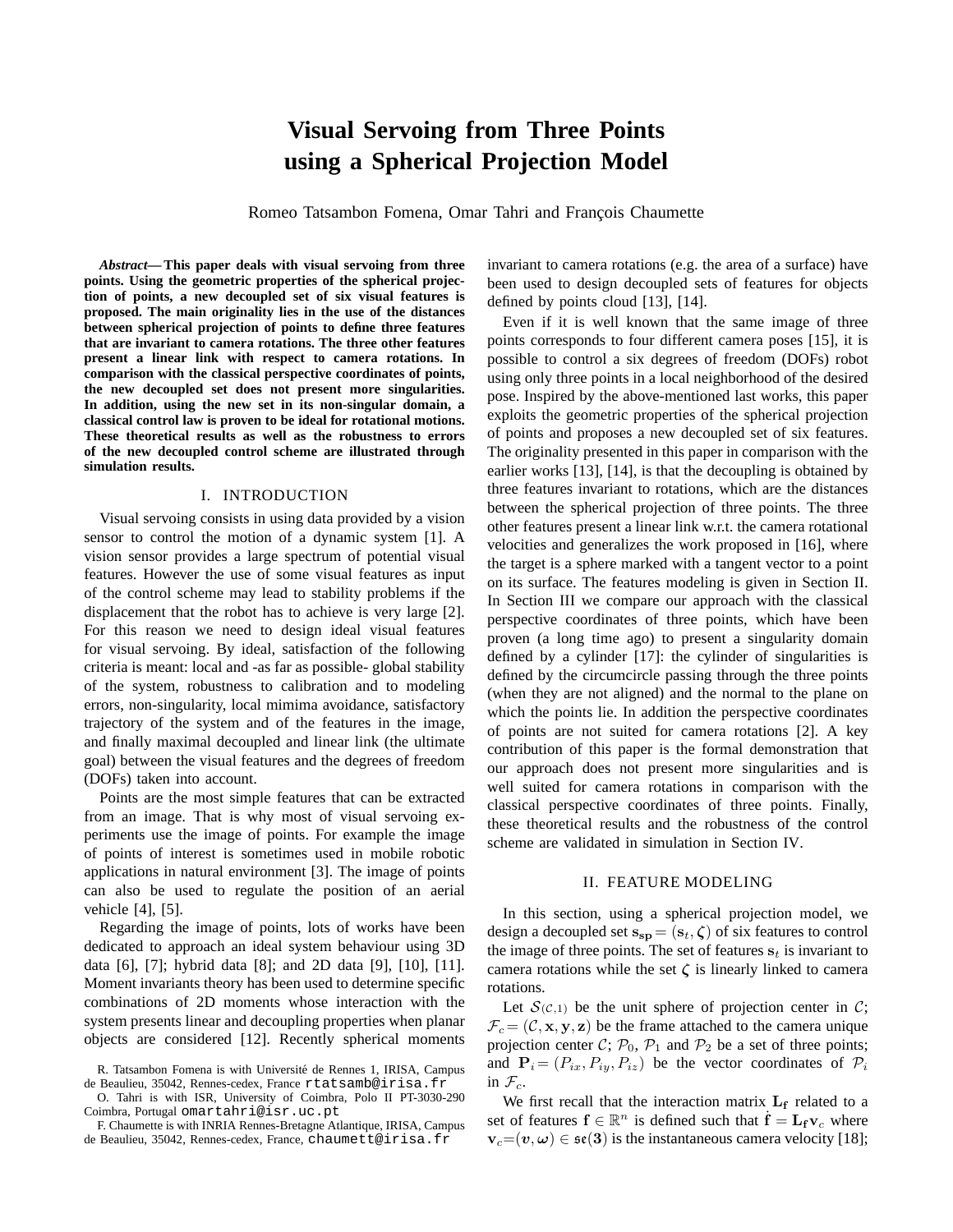v and  $\omega$  are respectively the translational and the rotational velocities of the camera.

Let  $p_{0s}$ ,  $p_{1s}$  and  $p_{2s}$  be the spherical projection of points  $\mathcal{P}_0$ ,  $\mathcal{P}_1$  and  $\mathcal{P}_2$  respectively. We recall that this projection is defined by  $\mathbf{p_{i,s}} = \mathbf{P}_i / ||\mathbf{P}_i||$ ,  $i = 0, 1, 2$ . It is clear that the distance  $d_{12}$  between the spherical projections  $\mathbf{p_{1s}}$  and  $\mathbf{p_{2s}}$ (see Fig. 1(a)) is invariant to camera rotations. The analytical expression of  $d_{12}$  is given by

$$
d_{12} = \|\mathbf{p}_{1s} - \mathbf{p}_{2s}\| = \left( (\mathbf{p}_{1s} - \mathbf{p}_{2s})^{\top} (\mathbf{p}_{1s} - \mathbf{p}_{2s}) \right)^{\frac{1}{2}}.
$$
 (1)

From the time variation of (1), we obtain after some developments the expression of the interaction matrix related to  $d_{12}$ :

$$
\mathbf{L}_{d_{12}} = \left[ \begin{array}{cc} -\frac{1}{d_{12}} \left( \mathbf{p_{1}}_{\mathbf{s}} - \mathbf{p_{2}}_{\mathbf{s}} \right)^{\top} \left( \frac{1}{\|\mathbf{c}_{\mathbf{P}_{1}}\|} \Gamma_{\mathbf{p}_{1}} - \frac{1}{\|\mathbf{c}_{\mathbf{P}_{2}}\|} \Gamma_{\mathbf{p}_{2}}_{\mathbf{s}} \right) & \mathbf{0}_{\{1 \times 3\}} \\ (2) & \end{array} \right]
$$

where  $\Gamma_{\mathbf{p}_{i_s}} = \mathbf{I}_3 - \mathbf{p}_{i_s} \mathbf{p}_{i_s}^\top$ ,  $i = 1, 2$ . The bloc  $\mathbf{0}_{\{1 \times 3\}}$  on the rotation component of the interaction matrix  $L_{d_{12}}$  clearly shows the invariance property.



Fig. 1. Spherical projection of two points: (a) distance between the spherical images of the two points, (b) components of the rotation matrix.

From the spherical projections  $p_{1s}$  and  $p_{2s}$ , it is possible to determine a set of three features  $\zeta$  such that the interaction matrix has the form

$$
\mathbf{L}_{\zeta} = \begin{bmatrix} \mathbf{L}_{\omega, v} & -\mathbf{I}_3 \end{bmatrix}, \tag{3}
$$

where  $\mathbf{L}_{\omega,v}$  will be defined later. The set  $\zeta$  has been originally proposed for visual servoing from a sphere marked with a tangent vector in [16], where the configuration between the two points  $P_1$  and  $P_2$  in the object frame  $\mathcal{F}_0 = (\mathcal{O}, \mathbf{x}, \mathbf{y}, \mathbf{z})$ is such that  $OP_1 \perp P_1P_2$  (see Fig. 2(a)). The set  $\zeta$  can be seen as the  $\theta$ **u** representation ( $\theta$  is the angle of rotation and u the unitary axis of rotation) of the rotation matrix  $VV^{*-1}$ , where  $V^*$  is the desired value of the matrix  $V = [\mathbf{v}_1 \ \mathbf{v}_2 \ \mathbf{v}_3]$ (see Fig. 1(b)) defined as follows:

$$
\mathbf{v_1} = \mathbf{p_{1_S}}, \ \mathbf{v_2} = \frac{\Gamma_{\mathbf{p_{1_S}}}(\mathbf{p_{2_S}} - \mathbf{p_{1_S}})}{\|\Gamma_{\mathbf{p_{1_S}}}(\mathbf{p_{2_S}} - \mathbf{p_{1_S}})\|}, \ \mathbf{v_3} = \mathbf{v_1} \times \mathbf{v_2}. \tag{4}
$$

In that specific configuration ( $\mathcal{OP}_1 \perp \mathcal{P}_1 \mathcal{P}_2$ ), the expression of matrix  $\mathbf{L}_{\omega,v}$  is given by:

$$
\mathbf{L}_{\omega,v} = \frac{1}{\|\mathbf{P}_1\|} (-\delta \mathbf{v}_1 \mathbf{v}_3^\top + \mathbf{v}_2 \mathbf{v}_3^\top - \mathbf{v}_3 \mathbf{v}_2^\top)
$$
 (5)

with  $\delta = \left( \mathbf{o}_{\mathbf{s}}^{\top} \mathbf{v}_{\mathbf{2}} \right) / \sqrt{r^2 - 1 + (\mathbf{o}_{\mathbf{s}}^{\top} \mathbf{v}_{\mathbf{1}})^2}, r^2 = ||\mathbf{P}_1 - \mathbf{O}||^2 / ||\mathbf{O}||^2,$  $\mathbf{o}_s = \mathbf{O}/\|\mathbf{O}\|$  where  $\mathbf{O} = (O_x, O_y, O_z)$  is the vector coordinates of the center of object frame  $\mathcal O$  in the camera frame.

In this paper, we propose to compute  $\zeta$  for a general configuration between the points as pictured on Fig. 2(b). With that generalization, matrix  $\mathbf{L}_{\omega,v}$  is now given by (see [19] for the details of the developments)

$$
\mathbf{L}_{\omega,v} = \frac{1}{\|\Gamma_{\mathbf{p_{1s}}}(\mathbf{p_{2s}} - \mathbf{p_{1s}})\|} \mathbf{v_1 v_3}^\top \mathbf{M}_{\mathbf{p_{1s}}\mathbf{p_{2s}}} + \frac{1}{\|\mathbf{P}_1\|} (\mathbf{v_2 v_3}^\top - \mathbf{v_3 v_2}^\top),
$$
\n(6)

where

1

$$
\mathbf{M}_{\mathbf{p}_{1s}\mathbf{p}_{2s}} = -\frac{1}{\|\mathbf{P}_{2}\|} \Gamma_{\mathbf{p}_{1s}} \Gamma_{\mathbf{p}_{2s}} + \frac{1}{\|\mathbf{P}_{1}\|} \left( (\mathbf{p}_{1s}^{\top} \mathbf{p}_{2s}) \mathbf{I}_{3} + \mathbf{p}_{1s} \mathbf{p}_{2s}^{\top} \right) \Gamma_{\mathbf{p}_{1s}}. (7)
$$

In the case of the specific configuration  $\mathcal{OP}_1 \perp \mathcal{P}_1 \mathcal{P}_2$  (see Fig. 2(a)), the value of the general expression (6) of the block matrix  $\mathbf{L}_{\omega, v}$  of  $\mathbf{L}_{\zeta}$  (see (3)) has been numerically verified to be equal to the value of specific expression (5).



Fig. 2. Configuration of the two points in object frame  $\mathcal{F}_O = (\mathcal{O}, \mathbf{x}, \mathbf{y}, \mathbf{z})$ : (a) specific case presented in [16], (b) general case.

To sum up, the new set  $\mathbf{s}_{sp} = (\mathbf{s}_t, \zeta)$  is such that the decoupling is obtained by the set  $s_t = (d_{01}, d_{02}, d_{12})$  where  $d_{01}$ and  $d_{02}$  are the distances between the spherical projection couples  $(p_{0s}, p_{1s})$  and  $(p_{0s}, p_{2s})$  respectively; the linear link with the camera rotation motions is obtained by the set  $\zeta$  which is proposed here for a general configuration between two points. Of course, we recall that the spherical projection of points can easily be obtained from its perspective projection, or from its projection on any omnidirectional sensor [20].

## III. CONTROL ANALYSIS

The new interaction matrix, obtained by stacking the two interaction matrices  $\mathbf{L}_{s_t}$  and  $\mathbf{L}_{\zeta}$ , is a lower block triangular square matrix:

$$
\mathbf{L}_{\mathbf{s}_{\mathbf{s}\mathbf{p}}} = \left[ \begin{array}{cc} \mathbf{L}_{\upsilon} & \mathbf{0} \\ \mathbf{L}_{\omega, \upsilon} & -\mathbf{I}_3 \end{array} \right],\tag{8}
$$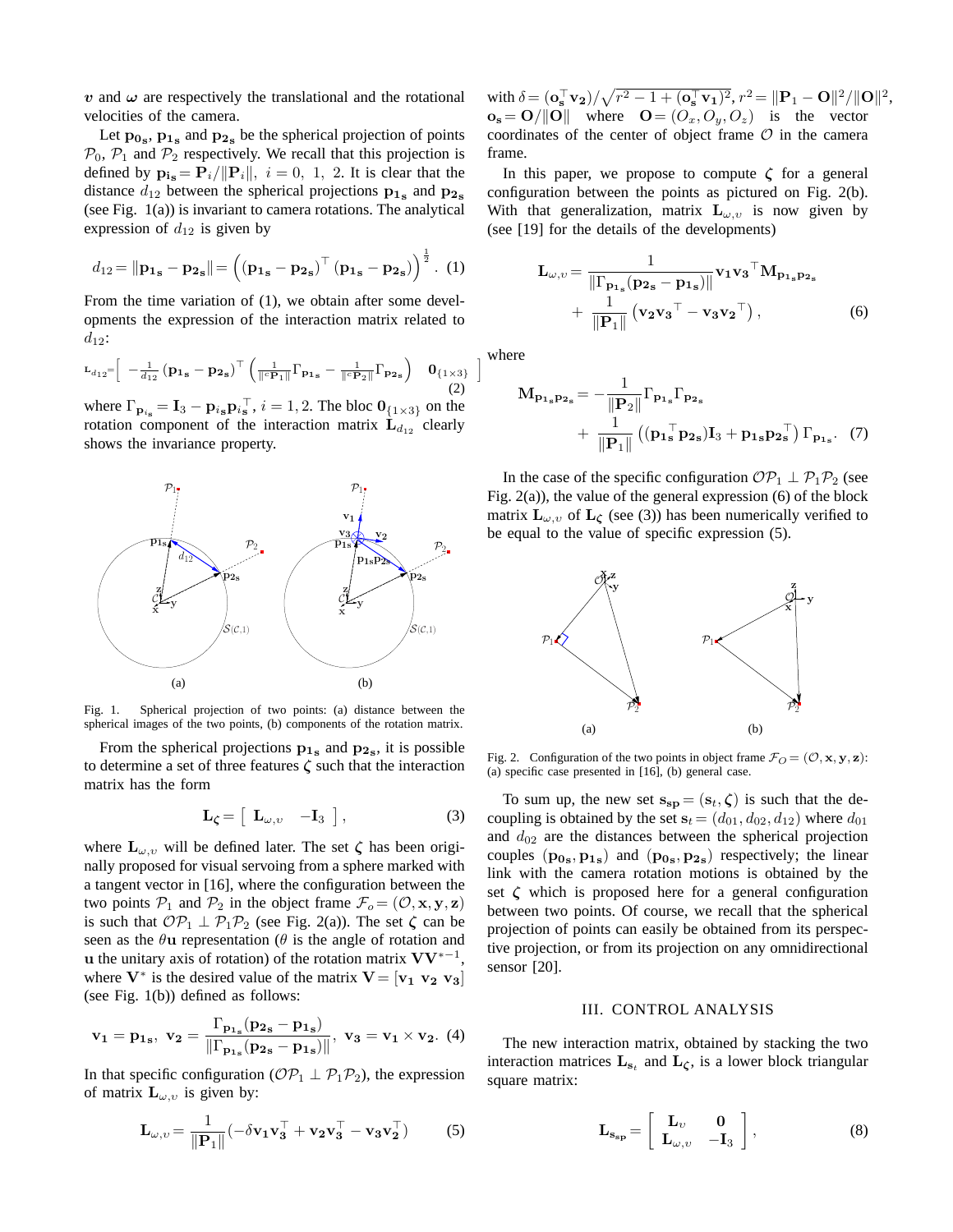where matrix  $\mathbf{L}_{\omega, v}$  is given by (6) and

$$
\mathbf{L}_\upsilon\!=\!\left[\begin{array}{c} -\frac{1}{d_{01}}\left(\mathbf{p_{0s}}-\mathbf{p_{1s}}\right)^{\top}\left(\frac{1}{\|\mathbf{c}\mathbf{P}_0\|}\Gamma_{\mathbf{p_{0s}}}-\frac{1}{\|\mathbf{c}\mathbf{P}_1\|}\Gamma_{\mathbf{p_{1s}}}\right) \\ -\frac{1}{d_{02}}\left(\mathbf{p_{0s}}-\mathbf{p_{2s}}\right)^{\top}\left(\frac{1}{\|\mathbf{c}\mathbf{P}_0\|}\Gamma_{\mathbf{p_{0s}}}-\frac{1}{\|\mathbf{c}\mathbf{P}_2\|}\Gamma_{\mathbf{p_{2s}}}\right) \\ -\frac{1}{d_{12}}\left(\mathbf{p_{1s}}-\mathbf{p_{2s}}\right)^{\top}\left(\frac{1}{\|\mathbf{c}\mathbf{P}_1\|}\Gamma_{\mathbf{p_{1s}}}-\frac{1}{\|\mathbf{c}\mathbf{P}_2\|}\Gamma_{\mathbf{p_{2s}}}\right)\end{array}\right].
$$

With this property the determination of the singularity domain of  $L_{s_{sp}}$  will be shown to be easier than in the case of the perspective projection of three points. In this section we also analyse the stability of the control law.

We use the classical control law

$$
\mathbf{v}_c = -\lambda \widehat{\mathbf{L}_{\mathbf{s}_{sp}}}^{-1} (\mathbf{s}_{sp} - \mathbf{s}_{sp}^*)
$$
 (9)

where  $v_c = (v, \omega)$  is the camera velocity sent to the low level robot controller,  $\lambda$  is a positive gain and  $\widehat{\mathbf{L}_{\mathbf{s}_{sp}}}^{-1}$  is the inverse of an approximation of the interaction matrix related to  $s_{\rm{sn}}$ .

Taking the inverve of the interaction matrix (8) and plugging it into (9) leads to the ideal control law

$$
\mathbf{v} = -\lambda \mathbf{L}_v^{-1} \left( \mathbf{s}_t - \mathbf{s}_t^* \right), \ \boldsymbol{\omega} = \mathbf{L}_{\omega, v} \mathbf{v} + \lambda \boldsymbol{\zeta}.
$$
 (10)

The domain of singularity of the above control is given by the following theorem:

*Theorem 1:* the classical control method (10) is singular if and only if:

- the three points are aligned; or

- the camera optical center  $\mathcal C$  lies on the cylinder of singularities, that is the cylinder which is defined by the circumcircle passing through the three points and the normal to the plane on which the point lie (see Fig. 3).

The proof of *theorem 1* is given in the appendix.





*Theorem 1* ensures that the new set  $s_{sp}$  does not present more singularities than the perspective coordinates of the three points  $\mathbf{s_{pp}} = (p_{0x}, p_{0y}, p_{1x}, p_{1y}, p_{2x}, p_{2y})$  where the interaction matrix  $L_{s_{\text{pp}}}$  is obtained by stacking the interaction matrix of single point given in [9]:

$$
\mathbf{L}_{\mathbf{S}_{\mathbf{p}\mathbf{p}}} = \left[ \begin{array}{cc} \mathbf{L}_t & \mathbf{L}_r \end{array} \right],\tag{11}
$$

with  $L_t \neq 0$  and  $L_r \neq 0$ . Indeed, using s<sub>pp</sub> the classical control law (9) has been shown to be singular when the three points are aligned or when the camera optical center belongs to the cylinder of singularities [17].

With the decoupling property of  $s_{sp}$  it is also easier to determine the kernel of  $L_{s_{sp}}$  that characterizes the set of camera motions  $v_c \neq 0$  which leaves the image unchanged i.e.  $\dot{\mathbf{s}}_{\rm{sp}} = 0$ . Indeed, from the expression of the interaction matrix given in (8), we have

$$
\ker(\mathbf{L}_{\mathbf{s}_{\mathbf{s}\mathbf{p}}}) = \{\mathbf{v}_c = (\mathbf{v}, \boldsymbol{\omega}) \in \mathfrak{se}(3), \ \mathbf{L}_v \mathbf{v} = 0, \ \boldsymbol{\omega} = \mathbf{L}_{\boldsymbol{\omega},v} \mathbf{v} \},\tag{12}
$$

which shows that we have to deal only with the  $3 \times 3$  matrix  $L<sub>v</sub>$  contrary to the perspective projection of three points where we deal with the larger  $6 \times 6$  matrix  $\mathbf{L}_{\mathbf{s}_{\mathbf{pp}}}$ .

The new interaction matrix  $L_{s_{sp}}$  given in (8) depends on the depths of the points which are unknown in practice. Indeed we use an estimated value  $\widehat{\Vert {\mathbf{P}}_i \Vert}$ ,  $i = 0, 1, 2$  which can be expressed as follows

$$
\widehat{\|\mathbf{P}_i\|} = \widehat{|P_{iz}|}\rho_i
$$
\n(13)

with  $\rho_i = \sqrt{(P_{ix}/P_{iz})^2 + (P_{iy}/P_{iz})^2 + 1}$  where  $P_{ix}/P_{iz} = p_{six}/p_{siz}$  and  $P_{iy}/P_{iz} = p_{siy}/p_{siz}$  can be measured from the spherical image of the points.

We assume in the following stability analysis that the interaction matrix never loses its rank during the servoing, i.e. the camera never crosses the cylinder of singularities pictured on Fig. 3. We also suppose that we have neither image processing errors nor vision system calibration errors. Under these assumptions the closed-loop system equation (using the control law (9)) can be written as:

$$
\dot{\mathbf{e}} = -\lambda \mathbf{L}_{\mathbf{s}_{\mathbf{s}\mathbf{p}}} \widehat{\mathbf{L}_{\mathbf{s}_{\mathbf{s}\mathbf{p}}}}^{-1} \mathbf{e}
$$
 (14)

with  $e = s_{sp} - s_{sp}^*$ ,

$$
\widehat{\mathbf{L}_{\mathbf{s}_{\mathrm{sp}}}}^{-1} = \left[\begin{array}{cc} \widehat{\mathbf{L}}_{\upsilon}^{-1} & 0 \\ \widehat{\mathbf{L}}_{\omega,\upsilon}\widehat{\mathbf{L}}_{\upsilon}^{-1} & -\mathbf{I}_3 \end{array}\right],
$$

where  $\mathbf{\hat{L}}_{v}^{-1}$  and  $\mathbf{\hat{L}}_{\omega,v}$  depends on  $\hat{P}_{iz}$ ,  $i = 0, 1, 2$ . The stability of the system (14) can be analysed: in the ideal case (no depths errors), expression (14) becomes  $\dot{\mathbf{e}} = -\lambda \mathbf{e}$ which means that the system is locally asymptotically stable. In the case of errors on the estimation of the points depths  $P_{iz}$ ,  $i = 0, 1, 2$ , the robustness domain of the control law given in (9) is complex to establish. But simulation results given in Section IV will demonstrate the robustness of the classical control (9) in the case of depths errors.

For a pure rotation motion, the value of  $s_t$  is constant, i.e.  $\mathbf{s}_t = \mathbf{s}_t^*$ . From the expression of the control law given in (9) we immediately obtain

$$
v = 0, \ \omega = \lambda \zeta, \tag{15}
$$

which shows that  $\zeta$  is well suited to control camera rotations. From (15), it is clear that, in the case of pure rotations, the classical control is perfectly adequate even in the case of errors on points depths.

#### IV. SIMULATION RESULTS

In this section, we compare the new decoupled set  $s_{sp}$  with the classical perspective coordinates of three points  $s_{\rm pp}$  using the ViSP simulator [21]. We first present the case of camera rotation motions only; then we consider only translation motions; and finally we present the case where we consider both camera rotation and translation motions.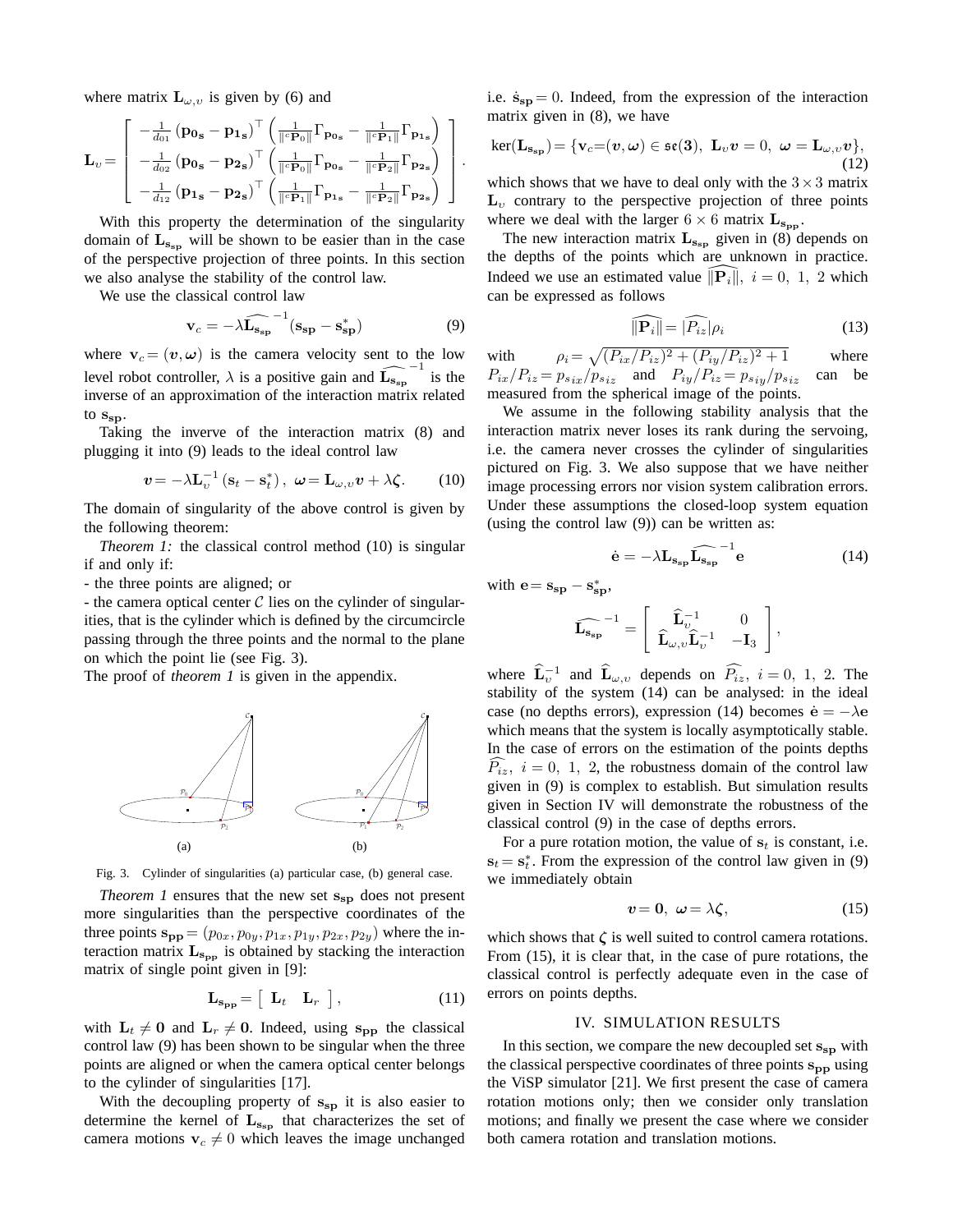

Fig. 4. Configuration of three points in the 3D space: (a) equilateral triangle and circumcircle, (b) desired pose of the camera.

In the object frame  $\mathcal{F}_o = (\mathcal{O}, \mathbf{x}, \mathbf{y}, \mathbf{z})$  the coordinates of the three points are given by points are given  $OP_0 = r(0, 1, 0.30),$  $\sqrt{3}/2$ ,  $-1/2$ , 0.30) and  $OP_2 = r(-\sqrt{3}/2, -1/2, 0.30)$  with  $r = 0.5$ m; the configuration of the three points describes an equilateral triangle as shown on Fig. 4(a); and the circumcircle (of center  $\mathcal O$  and radius r) of the equilateral triangle is the circular cross-section of the cylinder of singularities. The pose of the object frame  $\mathcal{F}_o$  w.r.t. the desired pose of the camera frame  $\mathcal{F}_{c*}$  is set to the values <sup>c∗</sup>**t**<sub>o</sub> = (0, 0, 2.35) (m) and  $\theta \mathbf{u}^{(c)} \mathbf{R}_o$  =  $(0, 0, 0)$  (rad), which means that the desired pose of the camera is inside the cylinder of singularities as shown on Fig. 4(b).

Now we present two experiments where we consider only camera rotation motions. In the first experiment we highlight both the decoupling of the control using the new set  $s_{sp}$  and the coupling of the control using the classical set  $s_{\text{pp}}$ . The orientation of the initial camera frame w.r.t. the desired camera frame has been set to  $\theta$ **u**(<sup>c\*</sup>**R**<sub>c</sub>) = (-0.20, 0.17, 0.79) (rad). As expected in the Cartesian space, because of the decoupling, the new set  $s_{\rm SD}$ does not cause any translation displacement of the camera while the classical set  $s_{\text{pp}}$  does (see Fig. 5(a)). Indeed the coupling in the control law using the classical set  $s_{\text{DD}}$ (see (11)) generates undesired translation velocities with oscillations (compare Fig.  $5(b)$  and Fig.  $5(c)$ ). Using the classical set, all the features vary which is not the case when using the new set where only the subset  $\zeta$  varies since the subset  $s_t = (d_{01}, d_{02}, d_{12})$  is invariant to rotations (compare Figs. 5(d) and 5(e)). As expected also, the control using the new set  $s_{sp}$  is ideal since the camera rotation velocities are linearly linked to the set of features  $\zeta$ , and both decrease exponentially (compare Figs.  $5(e)$  and  $5(c)$ ).

In the second experiment we validate the robustness of the control in the case of modeling errors, i.e. errors on points depths. We have introduced the following error of the depth estimation of points:  $\widehat{P}_{i\,z} = 0.5P_{iz}^*$ ,  $i = 0, 1, 2$ . The relative orientation of the initial camera frame w.r.t. the desired camera frame is set to the same value as in the first experiment above. As expected, the robot displays exactly the same ideal behaviour using  $s_{sp}$ , as shown on Figs. 5(e) and 5(c) where only rotation motions are generated. Indeed, even in the case of modeling errors, the control scheme generates rotation motions only, as given by the expression (15).

Now we validate the new set for a translation motion and compare it with the classical set. The relative pose of the



Fig. 5. Decoupled vs coupled control: (a) camera Cartesian trajectories, (b) and (c) computed camera velocities (m/s and rad/s) using  $s_{\rm pp}$  and  $s_{\rm sp}$ , (d) and (e) errors on  $s_{\text{DD}}$  and  $s_{\text{SD}}$ .

initial camera frame w.r.t. the desired camera frame is set to the value  $c^*$ **t**<sub>c</sub> = (0.21, 0.31, -0.5) (m). Using the new set, even if there is a little oscillation on  $v_x$  (at the beginning of the servoing) which does not appear with the control using the classical set (compare Figs.  $6(b)$  and  $6(c)$ ), the robot Cartesian trajectory is satisfactory (see Fig. 6(a)).

In the next two experiments we consider complex motions, i.e. motions made up of both rotation and translation displacements. In the first experiment we validate the new set in the case of a motion where the relative pose of the initial camera frame w.r.t. the desired camera frame is set to the value:  $c^*$ **t**<sub>c</sub> = (0.29, 0.16, -0.52) (m) and  $heta(c^* \mathbf{R}_c) = (0.21, -0.21, 0.30)$  (rad). In this case we have a better Cartesian trajectory (straight line) using the new set (see Fig. 7(a)). In addition, camera velocities present no oscillation contrary to the velocities using the classical set (compare Figs.  $7(b)$  and  $7(c)$ ).

In the second experiment, in order to validate the larger convergence domain of the control using the new set, we consider a relatively large displacement where the camera initial pose is very close to the boundary of the cylinder of singularities. The relative initial pose of the camera frame w.r.t. the desired camera frame is set to the value:  $c^*$ **t**<sub>c</sub> = (-0.29, -0.37, -0.48) (m) and  $heta^{c*}$ **R**<sub>c</sub> $) = (-0.26, 0.17, -0.52)$  (rad). The coupled control induced by the classical set causes the control to cross the cylinder of singularities and to converge towards another global minimum (see Fig. 8), while the new decoupled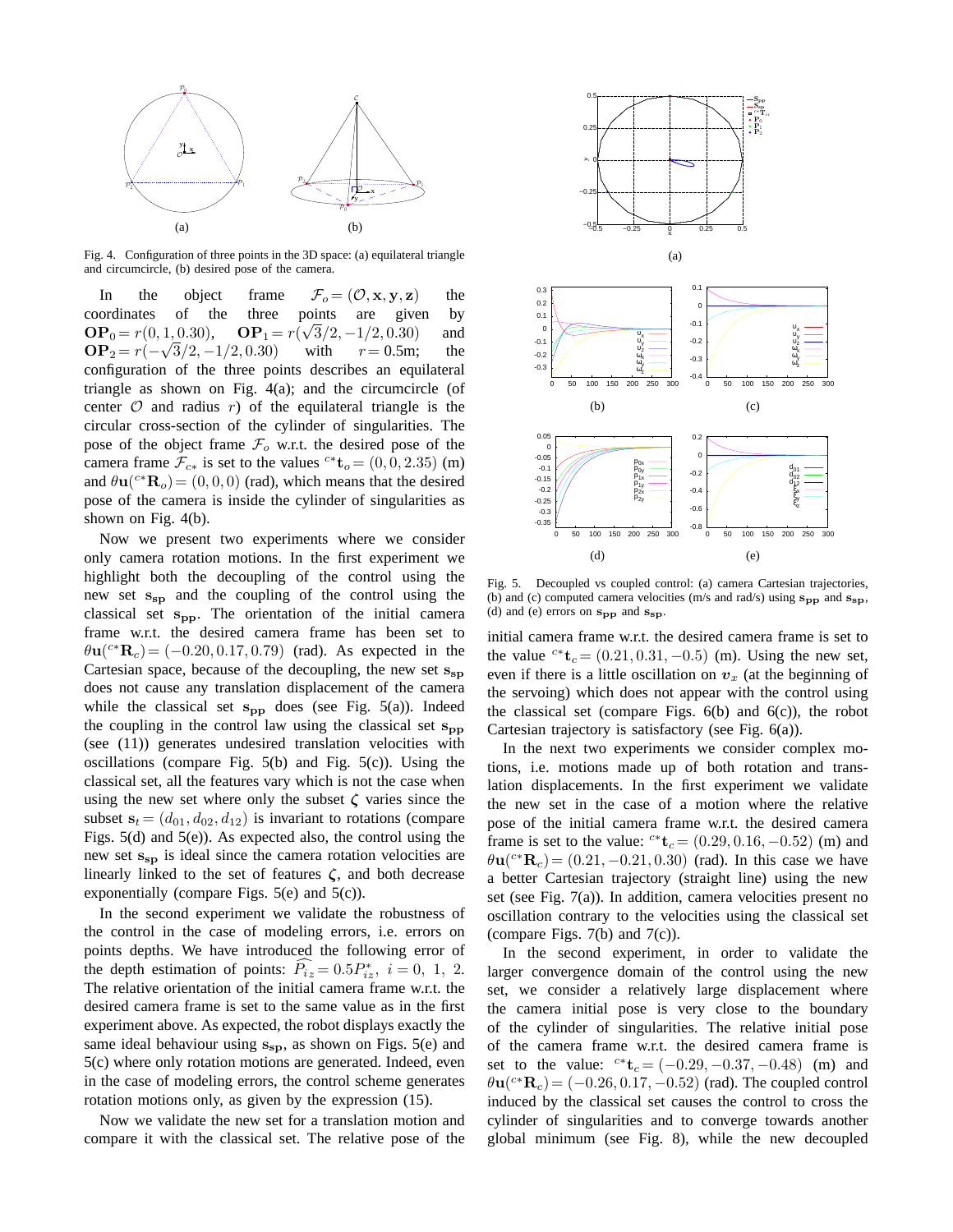

Fig. 6. Comparison in the case of a translation motion: (a) camera Cartesian trajectories, (b) and (c) computed camera velocities (m/s and rad/s) using spp and ssp.



Fig. 7. Comparison in the case of a complex motion: (a) camera Cartesian trajectories, (b) and (c) computed camera velocities (m/s and rad/s) using  $s_{\rm pp}$  and  $s_{\rm sp}$ .

control shows satisfactory Cartesian trajectory and converges towards the desired pose.



Fig. 8. Larger convergence domain for the new set: the cylinder of singularities is crossed by the classical set  $s_{\text{pp}}$ .

To conclude, simulation results have shown that the new set is well suited to camera rotation motions; more importantly, using the new set, the convergence domain has been shown to be larger than in the case of the classical perspective coordinates.

## V. CONCLUSIONS AND FUTURE WORKS

In this paper we have proposed a new decoupled set of features for visual servoing from three points. Using a spherical projection model, the new set consists in three features invariant to camera rotations and three other features which vary linearly w.r.t. camera rotation motions. The three invariants to camera rotation are the three distances between the spherical projection of points. In comparison with the classical perspective coordinates of three points we have demonstrated that the new set does not have more singularities. Indeed, the singularity domain of the new set has been theoretically characterized: the singularities appear when either the three points are aligned or the camera optical center lies on the well-known cylinder of singularities. The new decoupled set has been formally shown to be well suited to camera rotation motions. These theoretical results have been successfully validated in simulation, where the convergence domain of a classical control method using the new set has been shown to be larger than with the classical set. As future works, it would be interesting to investigate the existence of image features invariant to camera translations in order to design a totally decoupled control scheme.

### APPENDIX

Here we give a proof of *theorem 1*.

*Proof:* [Theorem 1] The key element to the determination of the singularities of the classical control given in (10) is the factorization of the determinant of the interaction matrix given in (8).

From (8), since  $\mathbf{L}_{\mathbf{s}_{sp}}$  is a square triangular matrix, it is immediate to show that

$$
\left| \mathbf{L}_{\mathbf{s}_{\mathrm{sp}}} \right| = -\left| \mathbf{L}_{\upsilon} \right| \tag{16}
$$

 $(18)$ 

Using  $P_0$ ,  $P_1$  and  $P_2$ , the block matrix  $L_v$  of the interaction matrix (8) can be rewritten as

$$
\mathbf{L}_{v} = \begin{bmatrix} \alpha_{01}(k_{10}\mathbf{P}_{0}^{\top} + k_{01}\mathbf{P}_{1}^{\top}) \\ \alpha_{02}(k_{20}\mathbf{P}_{0}^{\top} + k_{02}\mathbf{P}_{2}^{\top}) \\ \alpha_{12}(k_{21}\mathbf{P}_{1}^{\top} + k_{12}\mathbf{P}_{2}^{\top}) \end{bmatrix},
$$
(17)

where  $\alpha_{ij} = \frac{1}{d_{ij} \|\mathbf{P}_i\| \|\mathbf{P}_j\|}$  and  $k_{ij} = 1 - \frac{\|\mathbf{P}_i\|}{\|\mathbf{P}_j\|}$  $\frac{\|\mathbf{P}_i\|}{\|\mathbf{P}_j\|} \cos(\mathbf{P}_i, \mathbf{P}_j).$ 

The determinant of  $\mathbf{L}_v$  can be easily computed from the determinant of its transpose  $\mathbf{L}_v^{\top}$ . Indeed, from the fact that  $|\mathbf{L}_{v}| = |\mathbf{L}_{v}^{\top}|$ , we have

 $|\mathbf{L}_v| \!=\! \left|\mathbf{L}_{vx}^{\top},\mathbf{L}_{vy}^{\top},\mathbf{L}_{vz}^{\top}\right|$ 

where

$$
\begin{cases}\n\mathbf{L}_{vx}^{\top} = \alpha_{01}(k_{10}\mathbf{P}_{0} + k_{01}\mathbf{P}_{1}) \\
\mathbf{L}_{vy}^{\top} = \alpha_{02}(k_{20}\mathbf{P}_{0} + k_{02}\mathbf{P}_{2}) \\
\mathbf{L}_{vz}^{\top} = \alpha_{12}(k_{21}\mathbf{P}_{1} + k_{12}\mathbf{P}_{2}).\n\end{cases}
$$

Using the multilinear property of the determinant application, from (18) we obtain after some developments,

$$
|\mathbf{L}_{v}| = \alpha_{01}\alpha_{02}\alpha_{12}(k_{10}k_{02}k_{21} + k_{01}k_{20}k_{12}) |\mathbf{P}_{1}, \mathbf{P}_{0}, \mathbf{P}_{2}|.
$$
\n(19)